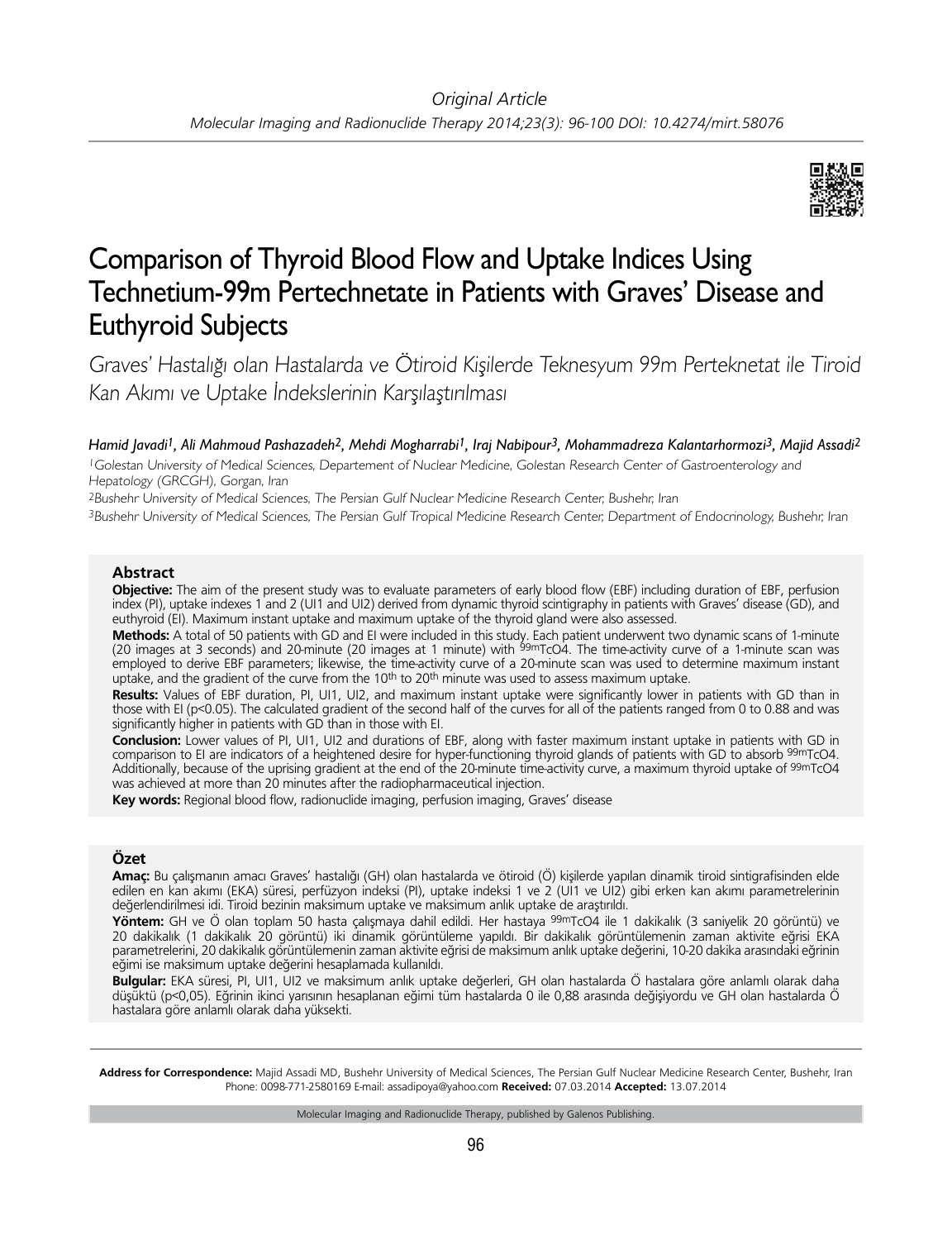**Sonuç:** Ö hastalarla karşılaştırıldığında, GH hastalarında PI, UI1, UI2 ve EKA süresinin düşüklüğü hızlı maksimum anlık uptake ile birlikte, hiperfonksiyone tiroid bezinin <sup>99m</sup>TcO4'ü absorbe etmekteki artmış isteğini gösterir. Ayrıca 20 dakikalık zaman aktivite eğrisinin sonundaki artmış eğim sebebiyle, 99mTcO4'ün maksimum tiroid uptake'ine radyofarmasötik enjeksiyonundan 20 dakikadan daha sonra ulaşılmaktadır.

**Anahtar kelimeler:** Bölgesel kan akımı, radyonüklid görüntüleme, perfüzyon görüntüleme, Graves' hastalığı

## **Introduction**

Various types of thyroid disorders may affect normal function of the thyroid glands. For instance, in Graves' disease, thyroid stimulating hormone receptor antibodies (TSHR-Ab) bind thyroid stimulating hormone receptor (TSHR) and activate it, leading to hyper-secretion, hypertrophy, and hyperplasia of the thyroid follicles (1). One of the features of this interruption may appear in thyroid blood flow (2,3,4,5,6). Therefore, evaluation of this parameter may be an indicator in assessment of thyroid gland function.

A number of methods have been introduced and employed to assess thyroid blood flow including angiography, electromagnetic flowmetry, doppler ultrasonography, and nuclear medicine imaging. Because of problems associated with the invasiveness of angiography and electromagnetic flowmetry, these methods are not commonly utilized; however, application of ultrasonography for this purpose benefits from simplicity, noninvasiveness, and the potential for quick differentiation between diffuse and nodular thyroid disease (7,8,9,10). Application of diagnostic nuclear medicine techniques for this purpose-thyroid scintigraphyis associated with favorable sensitivity and specificity which provides images of the vascularity of "cold" thyroid nodules, which can be used to distinguish neoplastic from non-neoplastic ones (8,11,12,13). Because of the similarity of the <sup>99m</sup>TcO4 with iodine (with respect to the molecular size), thyroid uptake of <sup>99m</sup>Tc can be used to assess thyroid function (14).

It is accepted that the maximum thyroid uptake from 99mTcO4 is usually achieved at 10 to 20 minutes after intravenous injection of the radiotracer. As maximum thyroid uptake of the radiopharmaceutical is necessary to the proper evaluation of thyroid function, the 20-minute thyroid uptake is commonly used to estimate thyroid function (15,16,17).

The aim of the present study was to assess and compare parameters of EBF derived from dynamic thyroid scintigraphy in patients with GD and EI. Also, maximum instant uptake of 99mTc uptake over 20 minutes was determined and compared for all patients with GD and EI. We assessed whether scintigraphy of the thyroid at 20 minutes after intravenous injection of 99mTc provides the required time for maximum uptake of radiopharmaceuticals.

#### **Materials and Methods**

A total of 50 patients with GD (37) and EI (13) were included in this prospective study. Diagnosis of the disease

was based on clinical and laboratory findings. In their documents, patients with GD experienced symptoms such as hyperthyroidism and elevated levels of thyroid hormones. In the documents of the EI, no symptoms of hyperthyroidism were observed and levels of TT3, TT4, and TSH were normal.

Following the intravenous injection 5 mCi 99mTcO4 as a bolus, thyroid scintigraphy of each patient was performed in the supine position with neck extended. A gamma camera (ADAC Pegasys; model SH Genesys Epic) was positioned 7 cm over the thyroid gland. For each patient, dynamic scintigraphy was performed in two steps: first, in order to study perfusion of the thyroid gland, each patient was scanned over 1 minute as 20 frames of 3 seconds; second, in order to assess thyroid uptake, each patient was scanned over 20 minutes as 20 frames of 1 minute. Results of the scans were recorded on a 64×64 matrix using a zoom factor of 1.5.

Time-activity curves of the patients were generated following the background subtraction. In order to do this, one region of interest (ROI) was drawn around the thyroid gland to be used to determine thyroid activity while another ROI was drawn below the gland to be used to determine background activity.

Parameters of thyroid blood flow were derived from time-activity curves similar to the method applied by Sekulic et al. (14) as follows:

EBF duration, which is the interval time between the start and the end of EBF curve; the perfusion index, which is the ratio of counts at the beginning of the EBF to the counts at the end of the EBF; the uptake index 1, which is the ratio of the counts at the end of EBF to the counts at the 60th seconds; and the uptake index 2, which is the ratio of the counts at the 30th seconds to the counts at the 60th seconds (Figure 1).

In order to assess if scintigraphy of the thyroid at the 20th minute after intravenous injection of 99mTcO4 provides the required time for maximum uptake of the radiopharmaceutical, in a time-activity curve, the gradient of the line fitted to the second 10 minutes of the curve (from 10th to 20th minutes) was determined. Also, the time point during the 20-minute scans in which the highest amount of 99mTcO4 uptake would occur (maximum instant uptake) was determined for all patients with GD and EI (Figure 2).

### **Statistical Analysis**

In each case, the curves were acquired utilizing the Analysis ToolPak added to Microsoft Excel. All obtained data were provided with mean  $\pm$  SE, minimum, and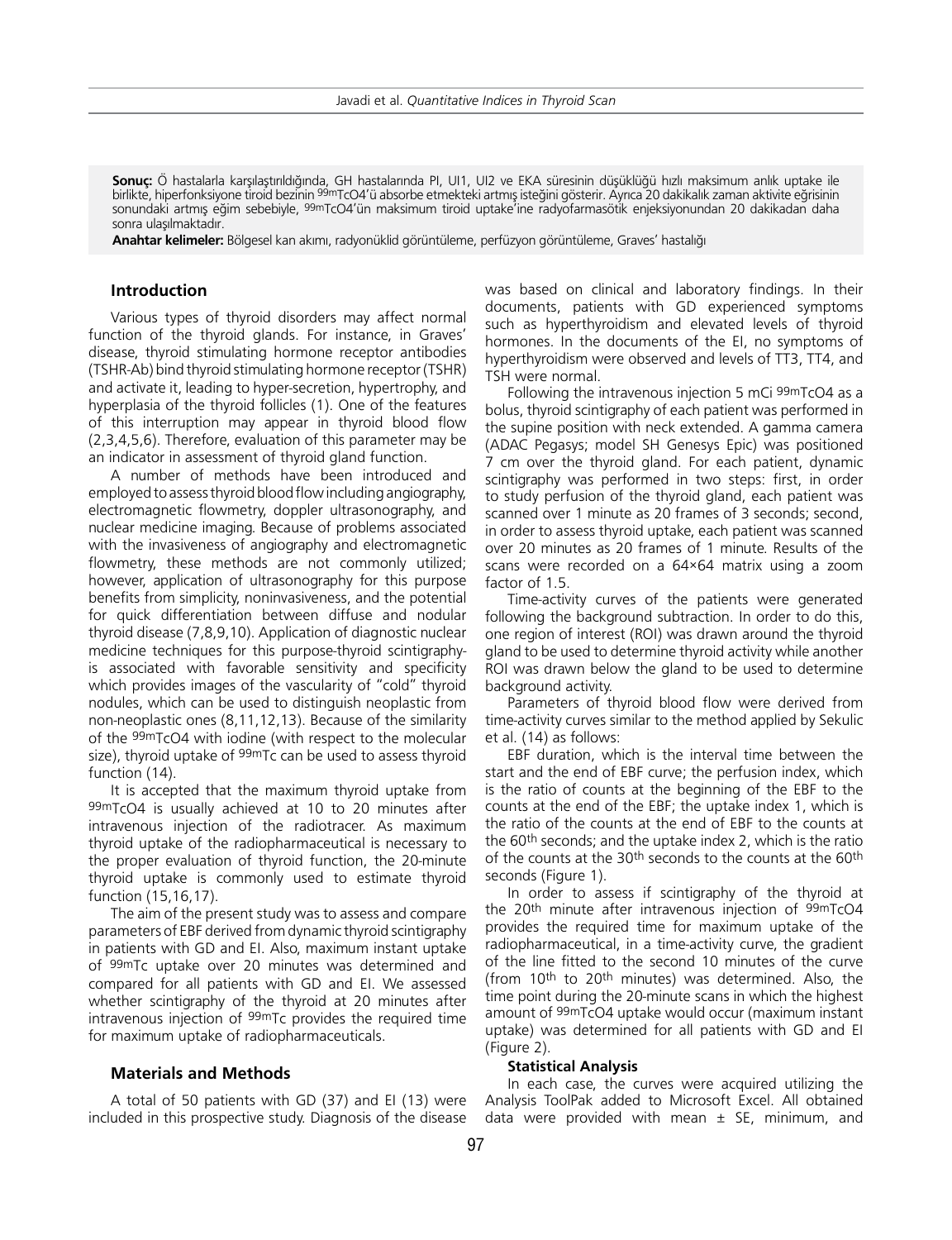maximum values. Comparison of data between GD and EI was performed using a Mann-Whitney U test. A p value of less than 0.05 was considered statistically significant. SPSS for Windows software package (Release 18, SPSS Inc., Chicago, Illinois) was used for the statistical analysis.

## **Results**

All of the patients with GD and EI underwent dynamic thyroid scintigraphy with 99mTcO4. After the background subtraction, recorded activities were used to generate corresponding time-activity curves of the 1-minute and 20-minute scans.

The 1-minute time-activity curves were used to extract semi-quantitative parameters of thyroid uptake of 99mTcO4. A summary of the resulting data is presented in Table 1. As shown in the table, duration of EBF in the 1-minute timeactivity curve was significantly lower in patients with GD in comparison to those with EI (p<0.05). It was also observed that UI1 and UI2 in patients with GD were significantly faster than in EI (p<0.05). The difference in PI between patients with GD and EI was also significant (p<0.05).



**Figure 1.** Typical 1-minute time-activity curve (time in seconds)



**Figure 2.** Typical 20-minute time activity curve (time in minutes)

In the 20-minute time-activity curves, maximum instant gradient during 20 minutes for patients with GD and EI were determined as 4.30 and 5.54 minutes, respectively. According to the corresponding data, the time required for the thyroid to reach maximum instant gradient in patients with GD was significantly shorter than in those with EI  $(p<0.05)$ .

The gradient of the best-fit line to the curve from the 10th to 20th minute was calculated respectively as 0.125 and 0.0043 for the patients with GD and EI, indicating a statistically significant difference between the two groups (p<0.05) (Table 2).

## **Discussion**

In previous studies, it was found by ultrasonography that thyroid vascularity-and therefore thyroid blood flowincreased in patients with hyperthyroidism (5). In addition, TSH is able to stimulate the expression of growth factors in thyroid follicular cells, which in turn results in the synthesis of endothelium. One of the consequences observed following the synthesis of endothelium is blood capillary enlargement and a resulting increase in thyroid blood flow. In patients with GD, a similar process may occur with TSHR-Ab (18). Therefore, further study of the thyroid blood flow may provide vital information for these patients.

Evaluation of the vascularity of thyroid glands with 99mTcO4 scintigraphy has been reported in many studies (8,12,19,20). As a consequence of vascularity, concentration of radioactivity has been increased in the thyroid gland of patients with GD.

In the present study, results of 1-minute dynamic scans which were performed to semi-quantitatively assess parameters of thyroid blood flow and uptake of 99mTcO4, revealed that duration of early blood flow in patients with GD is significantly shorter than in those with EI (p<0.05). It was also found that uptake index 1 and 2 in patients with GD is faster than in those with EI, and the observed difference was statistically significant (p<0.05). These findings related to the increased vascularity and hyper-functioning thyroid glands in patients with GD were consistent with the results of a similar study performed by Sekulic et al. (14). However, in our study the perfusion index (PI) was smaller in patients with GD than in those with EI; therefore our study was not completely concordant with the results of the study performed by Sekulic et al. may be due to small numbers in both studies and also different included population in each study which may be due to small sample size and also different included population in each study.

As indicated in the literature and guidelines, thyroid glands achieve maximum uptake 20 minutes after the injection of 99mTcO4. For this reason, thyroid static scans are routinely performed following this period of time to estimate thyroid function. In this study, 20-minute dynamic scans of the thyroid uptake provided an opportunity to assess maximum thyroid uptake semi-quantitatively. Analysis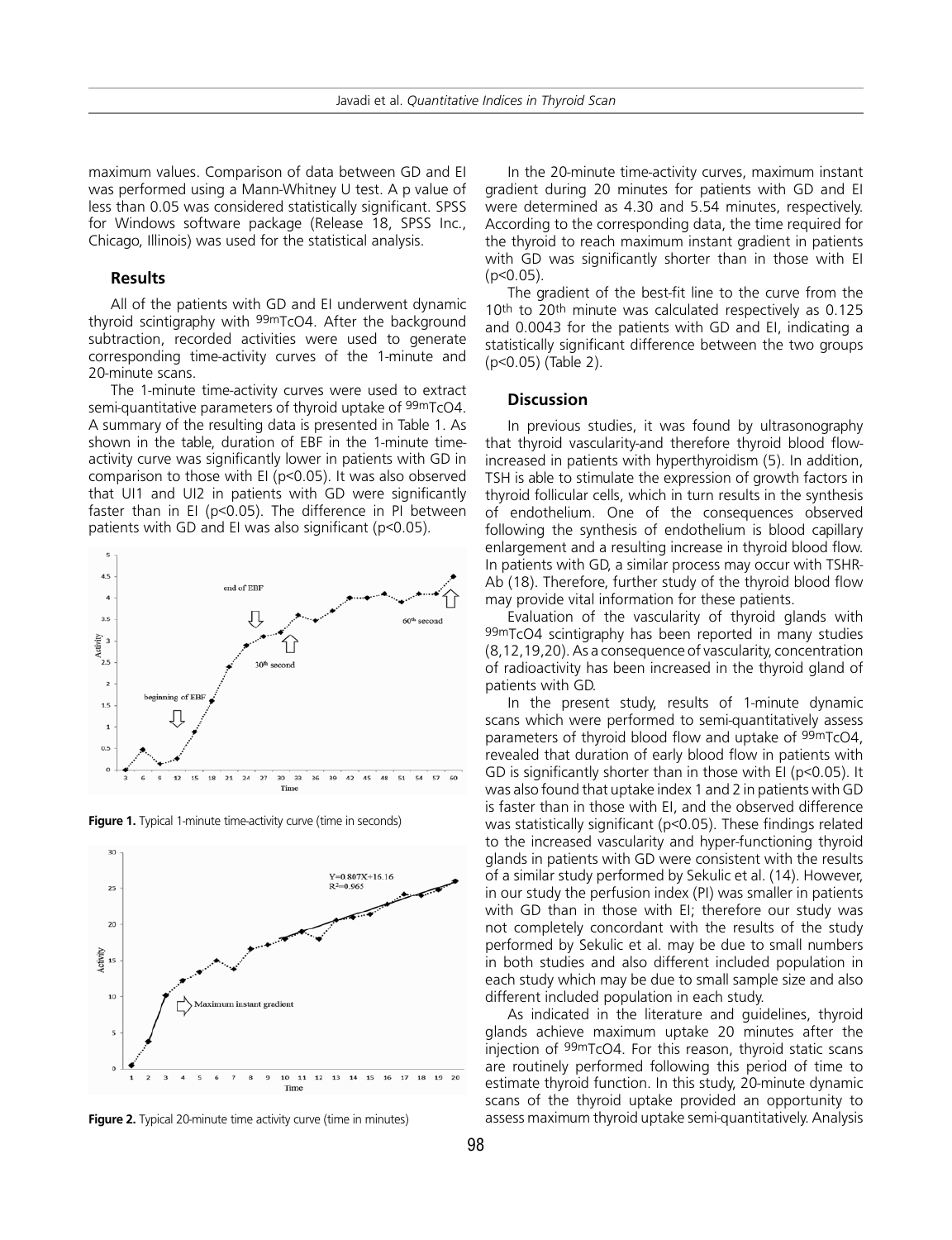| curve in patients with GD and EI |            |           |       |                 |            |           |       |       |  |  |  |  |
|----------------------------------|------------|-----------|-------|-----------------|------------|-----------|-------|-------|--|--|--|--|
|                                  | GD         |           |       |                 | EI         |           |       |       |  |  |  |  |
|                                  | <b>EBF</b> | <b>PI</b> | UI1   | UI <sub>2</sub> | <b>EBF</b> | <b>PI</b> | UI1   | UI2   |  |  |  |  |
| Mean                             | 7.4        | 0.20      | 0.86  | 0.84            | 10         | 0.64      | 1.08  | 0.96  |  |  |  |  |
| <b>SE</b>                        | 0.67       | 0.034     | 0.043 | 0.038           | 1.48       | 0.081     | 0.097 | 0.051 |  |  |  |  |
| Min                              | 3          | 0.01      | 0.36  | 0.37            | 6          | 0.30      | 0.89  | 0.86  |  |  |  |  |
| Max                              | 12         | 0.67      | 1.16  | 1.21            | 15         | 0.89      | 1.43  | 1.71  |  |  |  |  |

**Table 1. Duration of EBF (in seconds), Perfusion Index, and Uptake Index 1 and 2 based on the 1-minute time activity** 

EBF: early blood flow, PI: perfusion index, UI1 and UI2: uptake indexes 1 and 2, GD: Graves' disease, EI: euthyroid

| Table 2. Corresponding time (in minutes) to the maximum gradient and gradient of the best fit line to the curve (from |  |
|-----------------------------------------------------------------------------------------------------------------------|--|
| 10 <sup>th</sup> to 20 <sup>th</sup> minute) in the 20-minute time activity curve                                     |  |

|           | <b>Maximum instant gradient</b> |      | <b>Gradient of the best fit line</b> |        |  |
|-----------|---------------------------------|------|--------------------------------------|--------|--|
|           | GD                              | EI   | GD                                   | EI     |  |
| Mean      | 4.30                            | 5.54 | 0.125                                | 0.0043 |  |
| <b>SE</b> | 0.37                            | 1.64 | 0.043                                | 0.0018 |  |
| Min       |                                 |      | $\Omega$                             |        |  |
| max       | 10                              | 18   | 0.88                                 | 0.02   |  |

GD: Graves' disease, EI: euthyroid

of the equation of the best line fitted to the second half (from 10<sup>th</sup> to 20<sup>th</sup> minutes) of each generated time-activity curve indicated that, in the majority of patients with GD and EI, gradients of these lines were not zero and extended up to 0.88. The greater the gradient of the fitted line to the time-activity curve, the greater the tendency of the thyroid gland to reach its maximum uptake after 20 minutes. On the other hand, this semi-quantitative analysis indicated that static scintigraphy of the thyroid gland 20 minutes after the injection of 99mTcO4 might not accurately estimate thyroid function, and that a longer time interval might provide more reliable information. Comparison of the mean values of these gradients in patients with GD and EI revealed that this quantity is significantly higher in patients with GD than in those with EI. This means that patients with GD require much longer times than those with EI in order for maximum uptake to be achieved.

Based on analysis of the gradients of the time-activity curve in each of 20 scans taken over 20 minutes (20 gradients for each curve), we also found that maximum instant uptake (among the 20 gradients for each curve) of thyroid gland occurs more quickly in patients with GD than in those with EI. The reason for our findings regarding maximum uptake and maximum instant uptake of thyroid might be related to the function of thyroid glands in patients with GD, in which the malfunctioned gland has more desire to absorb and keep <sup>99m</sup>TcO4 in the earlier moments after the injection of the radiopharmaceutical and tends to absorb it for a longer time.

## **Conclusion**

Thyroid glands of patients with GD, in comparison with those found in patients with EI, demonstrate faster UI1 and UI2, and maximum instant uptake occurs faster. In order to obtain more reliable statistical scans of thyroid glands with <sup>99m</sup>TcO4, we recommend that a duration longer than 20 minutes be considered between injection of the radiopharmaceutical and performance of the scintigraphy. However, further studies investigating dynamic scans of the thyroid gland at intervals greater than 20 minutes are recommended to support such an assumption.

### **Conflicts of Interest**

There are no conflicts of interest.

### **References**

- 1. Sinclair D: Clinical and laboratory aspects of thyroid autoantibodies. Annals of Clinical Biochemistry 2006;43:173-183.
- 2. Bogazzi F, Bartalena L, Brogioni S, Mazzeo S, Vitti P, Burelli A, Bartolozzi C, Martino E: Color flow Doppler sonography rapidly differentiates type I and type II amiodarone-induced thyrotoxicosis. Thyroid 1997;7:541-545.
- 3. Bogazzi F, Bartalena L, Vitti P, Rago T, Brogioni S, Martino E: Color flow Doppler sonography in thyrotoxicosis factitia. J Endocrinol Invest 1996;19:603-606.
- 4. Cooper DS. Hyperthyroidism. Lancet. 2003;362:459-468.
- Saleh A, Cohnen M, Furst G, Godehardt E, Modder U, Feldkamp J. Differential diagnosis of hyperthyroidism: Doppler sonographic quantification of thyroid blood flow distinguishes between Graves' disease and diffuse toxic goiter. Exp Clin Endocrinol Diabetes 2002;110:32-36.
- 6. Vitti P, Rago T, Mazzeo S, Brogioni S, Lampis M, De Liperi A, Bartolozzi C, Pinchera A, Martino E. Thyroid blood flow evaluation by color-flow Doppler sonography distinguishes Graves' disease from Hashimoto's thyroiditis. J Endocrinol Invest 1995;18:857-861.